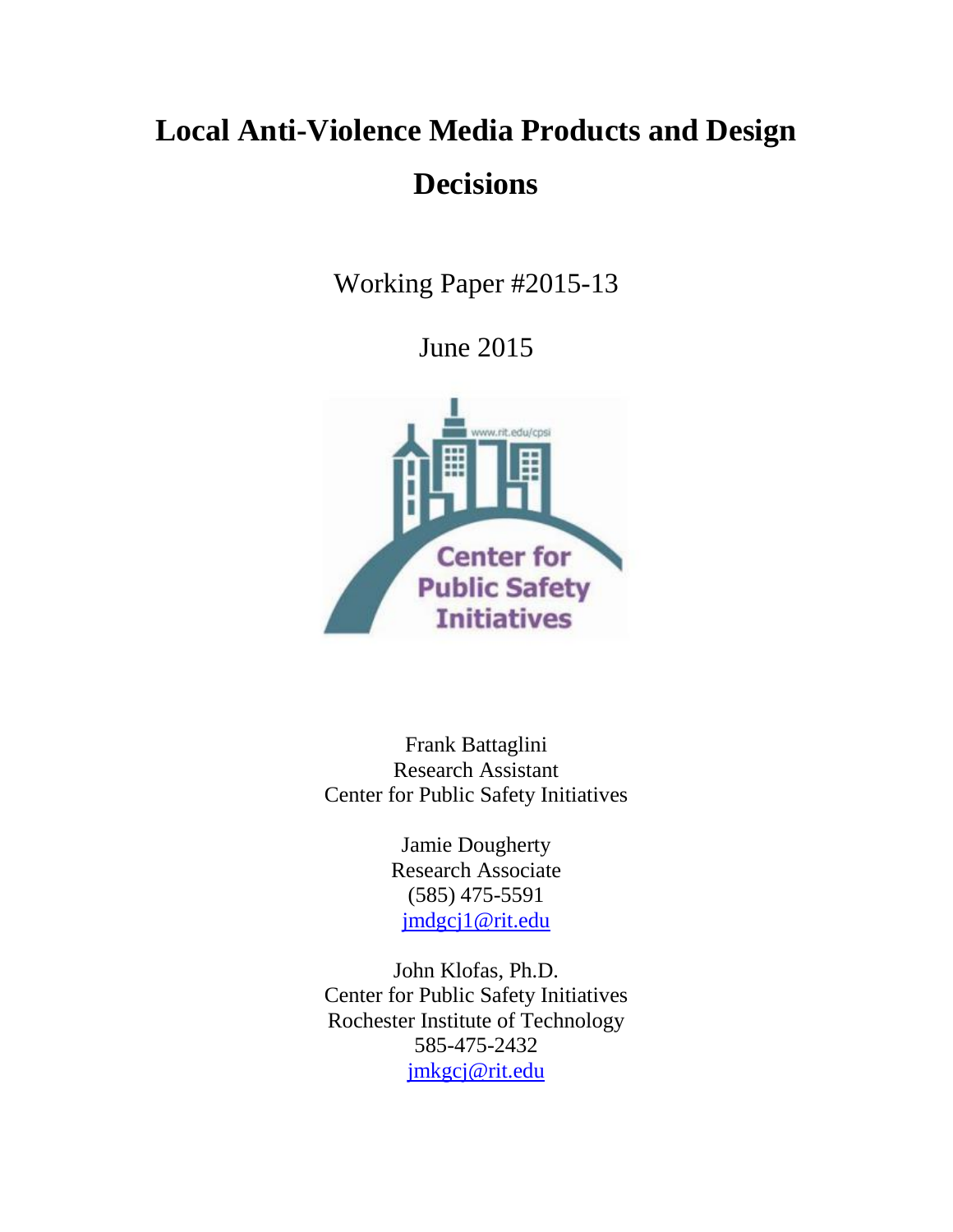## **Introduction**

Media campaigns have been used to target behavioral changes such as reduction in drug use and trafficking, environmental causes, reduction in cigarette smoking, and addressing physical and psychological abuse. The Center for Public Safety Initiatives (CPSI) conducted an analysis of media produced by local organizations devoted to reducing youth gun and retaliatory violence within the City of Rochester. The success of any media campaign is based on the successful dispersion, absorption, and application of a message, which further depends on the validity of that message to the intended target audience. As such, CPSI is examining aspects of media campaigns targeting high-risk, violence-involved youth, ranging in age from approximately 14 to 28 years of age. This paper is part of a series meant to develop knowledge about what such a campaign should include and how it should be carried out in preparation for creating a media campaign for Project Safe Neighborhoods, a multi-agency effort to intervene in retaliatory gun disputes and prevent gun violence. The goal of the campaign will be to discourage retaliatory violence and specifically the use of guns.

Media campaigns are not perpetually ongoing. These campaigns run for a limited amount of time, based usually on funding. Considering this factor, it is important we understand what mediums play a meaningful role in behavioral change and how we should execute these messages. The question of whether or not these efforts have the intended effects on consumers' behavior is also important. We attempted to identify in our interviews how campaigns have been evaluated for effectiveness, what was specifically found to be effective, and how our future campaigns may be evaluated. We found several important directions for the development of an anti-gun-violence media campaign:

- Focus on the very small target audiences with credible messages of hope and realistic alternatives to the use of gun violence.
- Use person-to person distribution methods and convey messages through urban culture.
- Pamphlets and cards are effective, as are items that can be used every day such as clothing or jewelry.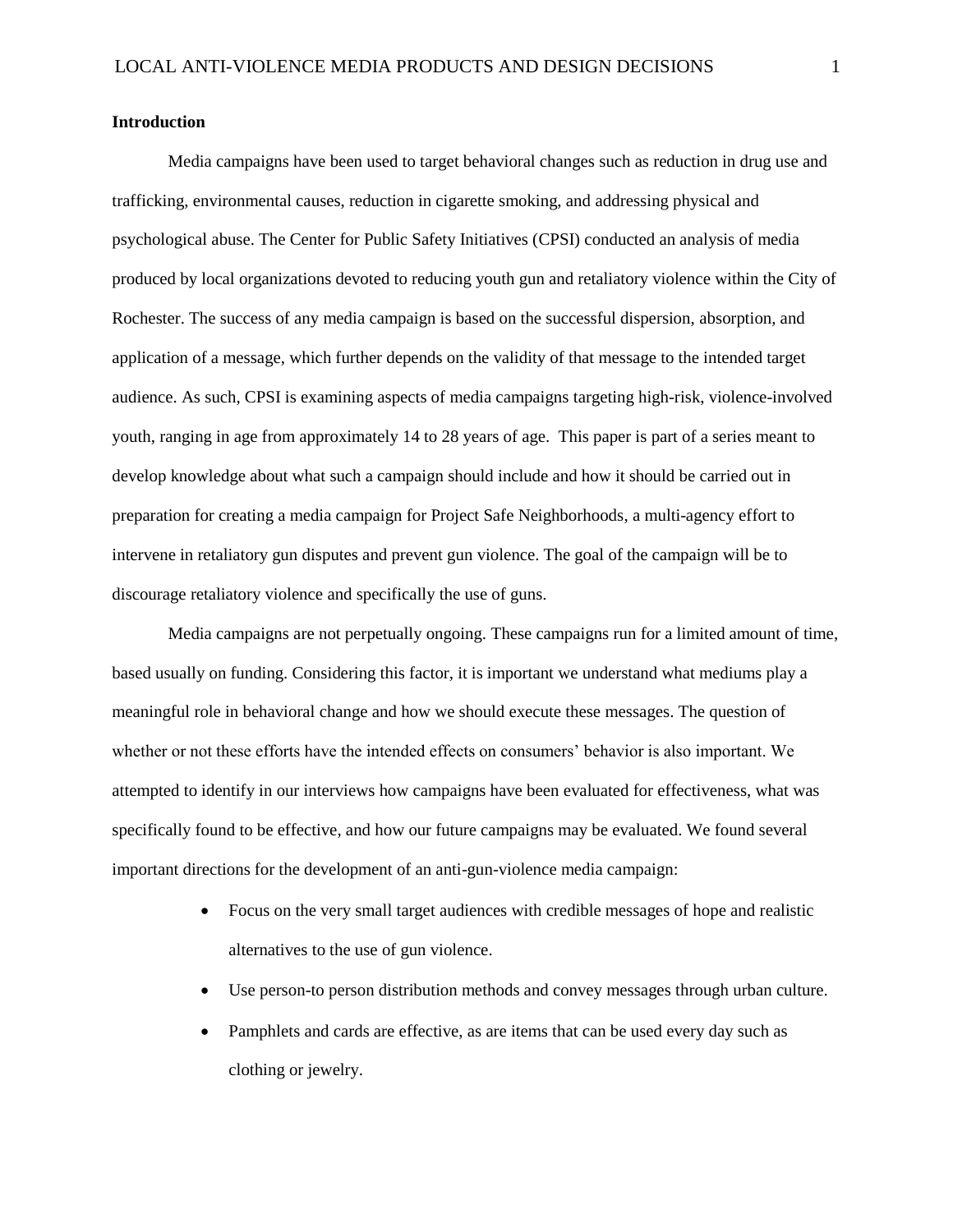- An effective campaign would ideally function at several levels, including individuals actually involved in gun violence, those who know individuals involved with gun violence, and the wider community.
- Focus groups and impact assessments are the most direct ways to measure media efficacy, though other measures should be developed.

The paper below provides more detailed information on each of these points.

## **Better Understanding the Target Audience**

To gain an understanding of our target audience (youths who are at high risk of shooting or being the victim of a shooting), we employed the help of several organizations in the Rochester area. Some of these groups engage the topic of youth gun violence directly, and others are working towards goals that are indirectly related, such as community involvement and improvement, educational advancement, employment, housing, and poverty. Each of these organizations is responsible for media products that are distributed to a respective audience across many mediums including print, interactive (i.e. online), radio, television, and video. When we refer to "media products," we mean any materials developed and/or distributed by an organization to convey a message. This can range from a concerted, multi-medium effort at a particular behavior change to a simple advertising of a program's services.

#### **Interviewed Non-Profit Organizations**

CPSI asked members of various organizations for a meeting for the purpose of viewing and taking inventory of past, current, and future media initiatives. Each interviewee was asked a series of questions relating to their reasons for and decisions that drive their media products. This includes the types of mediums, the viability of those mediums to their target audience, and the design decisions that shape the look and tone of each media product. The organizations interviewed included Action for a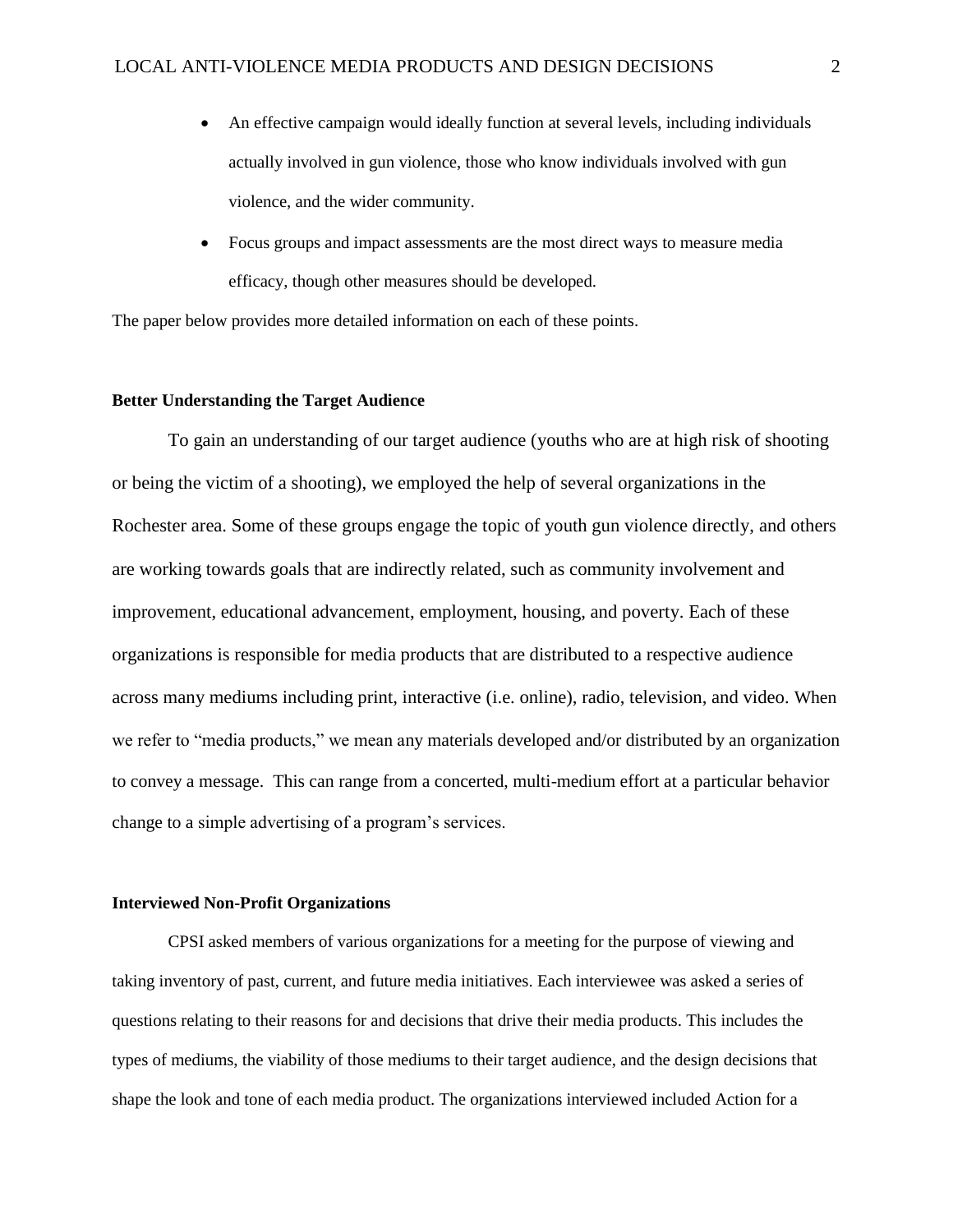Better Community's Save Our Youth, Pathways to Peace, Teen Empowerment, Project Exile, The Gandhi Institute, a media representative of Chicago Cure Violence, and several professors in the School of Design at Rochester Institute of Technology.

In most cases, the quality in production of media products is based on budget. Some examples looked very professional, while others looked handmade. We were able to determine several mediums that are commonly used by the interviewed agencies to reach an audience. These mediums include printed (e.g. pamphlets, posters, and billboards), video, television, radio, interactive mediums (such as websites and social media), and usable products (e.g. mugs, t-shirts, hats, and jewelry). While inventorying each product. we noticed a wide range of imagery, type choices, color choices, and messaging. Some messages employed a method of deterrence or scare tactics, while others chose to illustrate uplifting and hopeful messages.

It is important to understand the groups interviewed have related but different goals and audiences. As such, their approach to their respective foci differs. For outreach workers that are dealing with the target audience face-to-face, it is important to not appear to have an allegiance with any one gang or group (SOY, personal communication, Feb. 3, 2015). This excludes, in some cases, color combinations that reflect known gangs. Save Our Youth (SOY) is one such outreach organization using the Chicago Cure Violence model. They feel that using violent or intimidating images, depictions of blood, and images of guns or associated paraphernalia can have negative effects, partially because this audience is steeped in a masculine identity. This audience believes that showing any weakness is a strike against one's manhood, therefore scaring this group is less likely to be successful. Nonetheless, the adueince has an affinity for some relatively violent motifs, and creating media that reflects this reality may garner the target audience's attention.

The media products from SOY were made very inexpensively and quickly. Most graphics were developed in-house or developed pro-bono by local graphic designers. As is the case with many not-forprofit organizations, there is not a large budget devoted to the design of media campaigns. The result of this is a group of media products that do not follow any system relation. In other words, beyond their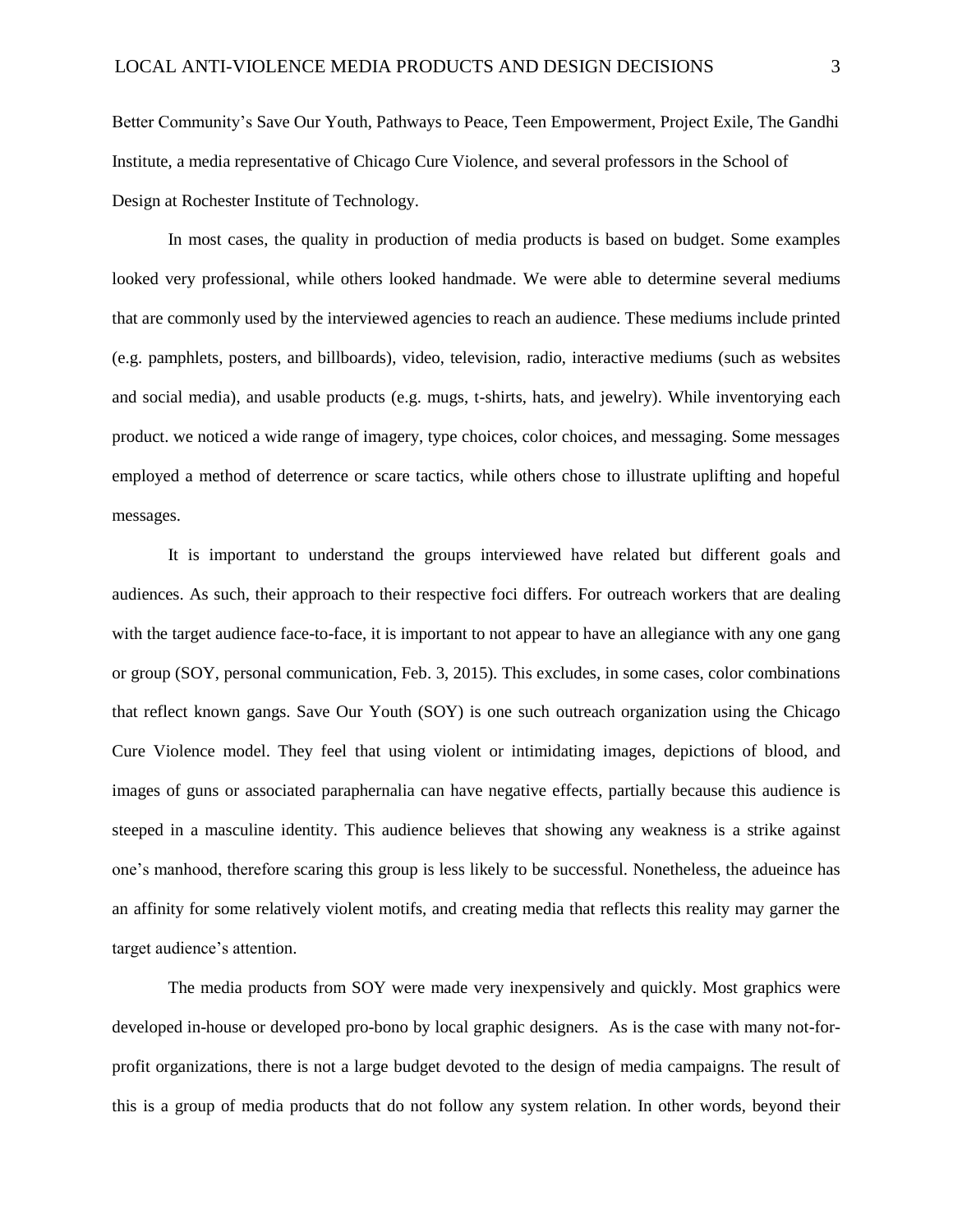name and logo, their products are somewhat inconsistent (i.e. little coordination of colors and format across products).

Representatives of Save Our Youth also pointed out that messages about non-violence are more readily received by individuals in high-risk situations if they find that person truly credible and able to help. This requires trust built over time with consistency, respect, and love, and it can be difficult to achieve through a media campaign alone. This insight highlights the importance of having community members be involved in the development and dispersion of the campaign's messages (SOY, personal communication, Feb. 3, 2015).

Under the leadership of the Camp Good Days/ Partners Against Violence Everywhere (PAVE) initiative, Project Exile is a gun violence reduction program directed toward removing illegal firearms from the civilian population. Project Exile's secondary initiative is to bring about awareness that being caught with an illegal firearm carries great consequences, including mandatory incarceration. Project Exile is based on a program of the same name from Richmond, Virginia. Its methods include a broad media and public outreach effort to educate people about the penalties of using illegal firearms. Since 1998, according to the Department of Alcohol, Tobacco, and Firearms (ATF), Project Exile claims responsibility for removing over 15,000 guns from the civilian community; however this method involved much more than a simple media campaign. Considering that gun buy-back programs are aimed at private gun owners, there is little data, if any, that suggests a reduction in criminally-owned firearms. Moreover, a reduction in the number of firearms does not necessarily correspond to a reduction in homicides (Project Exile, personal communication, 2015).

This representative stated that they are not looking for shock or scare tactics in the creation of their media products. They look for images, slogans, and messages that convey truth and, in some cases, are meant to scare the audience only with the reality of the message. Rochester's Project Exile has produced some media products in-house as well as with the help of a local design firm. There were no taboo colors or images that they spoke of. The director of the organization was responsible for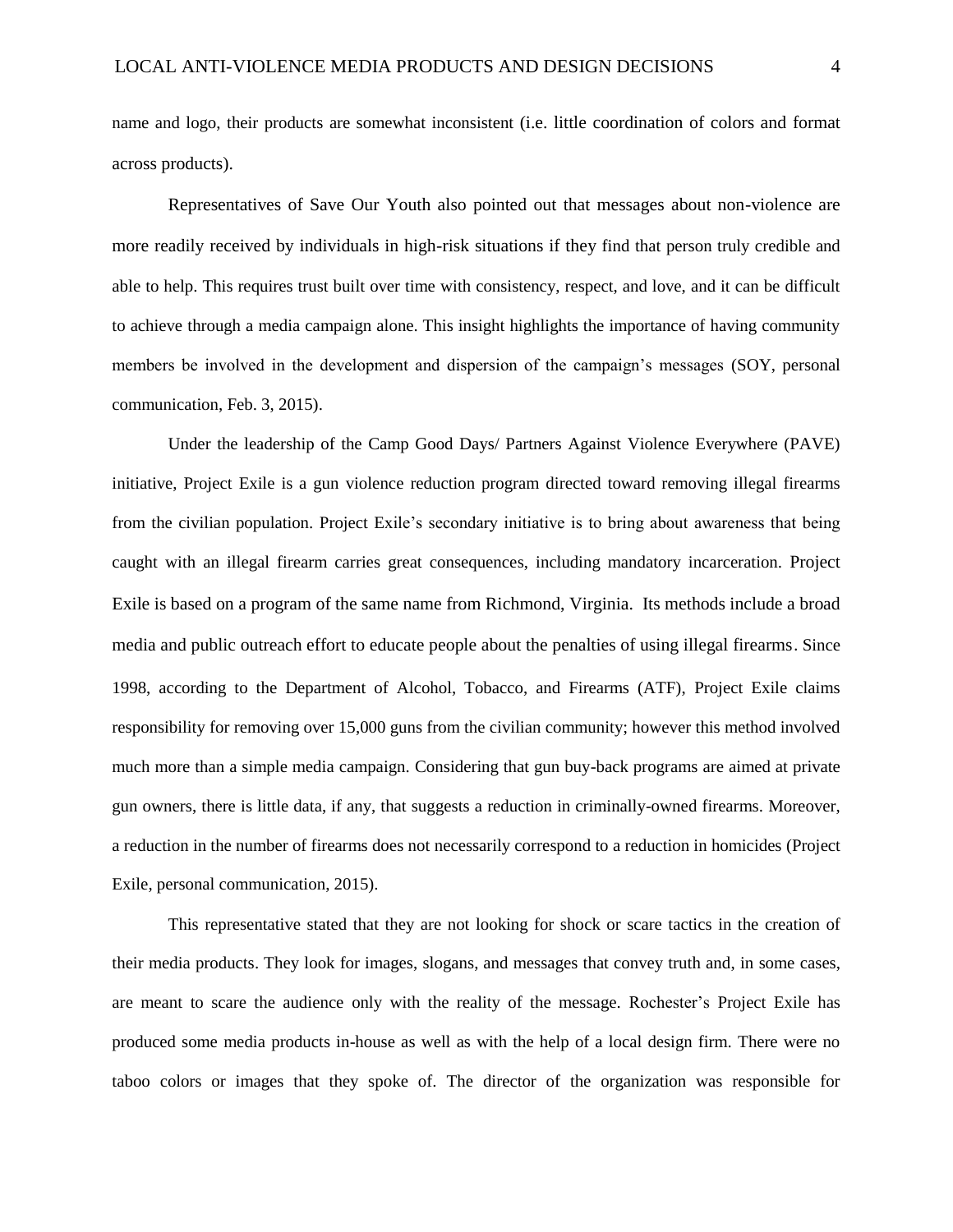conceptualizing and producing most media products. The PAVE website looks relatively professional but does not employ a consistent set of design elements that are reflective of their cause. This site displays the statistics of cases tried under the Project Exile program. These statistics include the number of cases tried and the years of incarceration resulting from these trials. This information is a positive effort to show the policies of the program in action, but, again, these numbers do not necessarily reflect a decrease in shooting and homicides (see Pratt, n.d. and Wogan, 2013 for review of similar programs).

The M.K. Gandhi Institute for Non-Violence takes a different approach. It is important to stress that this non-profit group focuses on a broader topic of non-violence. Unlike Save Our Youth, messages are directed at the community at-large and for all types of violence. This group had many different types of media products that we were able to review. It was apparent that the messages are of a hopeful and peaceful nature. It was also apparent that the Gandhi Institute had professional assistance in developing media components and campaigns. Recently, they received a grant to develop a media campaign around non-violence and worked for two years with the Ad Council and other designers to implement it. Their work paid special attention to colors, type choices, imagery, message, and cohesiveness. Since the grant ended in 2013, they have continued to use many of the design choices developed during the campaign, created wellmanaged and continuous messaging. As with most other partner groups we spoke with, allocating an already small budget, affects the type of and frequency of media products directed to any particular cause.

When asked specific questions referring to color, type, and image choices, the responses reflected some attention to this on part of the Gandhi Institute campaign designers. Color decisions are made to bring attention to the products, yet their palettes were muted to offer a warm, calming, and inviting aesthetic. There were several examples of black and white images as well. There was attention paid to using a consistent color palette, even in painting the Institute's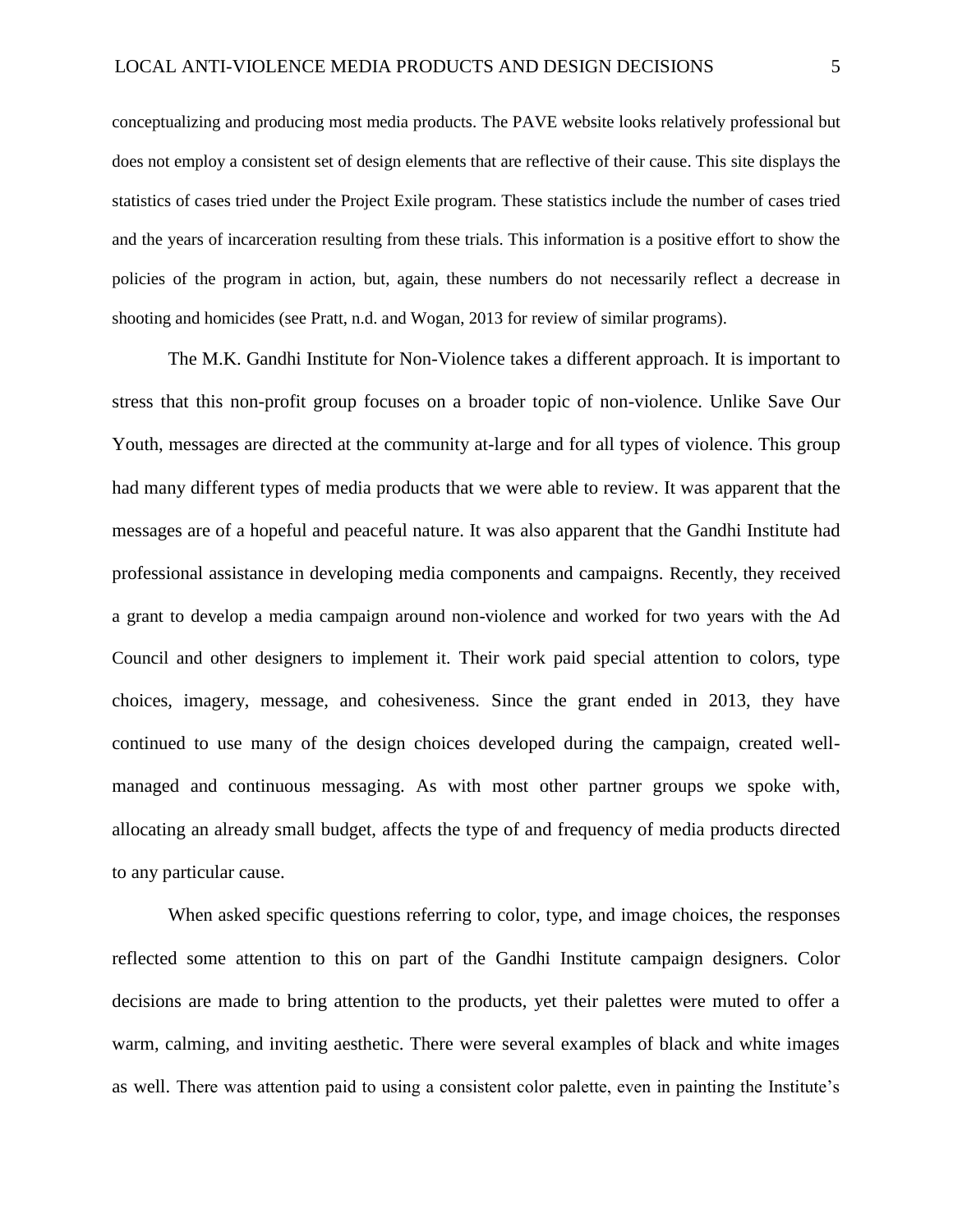house in the same red color used on media products. Classic serif typefaces and thin curvilinear serif faces were used throughout their documents. These have an organic, yet clear and legible appearance (Gandhi Institute, personal communication, 2015). Similarly to other groups interviewed, there was insufficient data available to support any design decisions, nor was there data that supported the success of any one initiative. The program could only provide quantitative data as to the location, type, and costs of the media campaign and anecdotal or qualitative evidence that supported why they made particular decisions and about the campaign's effects.

The Gandhi Institute representatives brought our attention to several other themes as well. They felt it was important to run a campaign that touched a broad audience, as violence affects everyone, and it may be ultimately detrimental to segment certain communities with targeted campaigning. Messages may have to be tailored for different purposes, but broad campaigning was important for uniting broad community support against violence. They also felt that distributing items at events or having people participate in the creation of media items provides a sense of ownership and identity with the item. This was particularly true of items that could be "useful" in one's everyday life, such as shirts, hats, jewelry, mugs, magnets, and pins. They felt this was an effective and inexpensive way to get people to redistribute the message over time. Having people involved in the creation of the media products also promotes a sense of pride and ownership in the item as well as the message.

# **Rochester Institute of Technology School of Design**

Accessing the staff of design professors at Rochester Institute of Technology offered additional insight at the creative level. CPSI is interested in design elements that can influence an audience through color, type, message, and image choices. CPSI spoke with four professors that differ in age and background to gather multiple views. All four of these professors have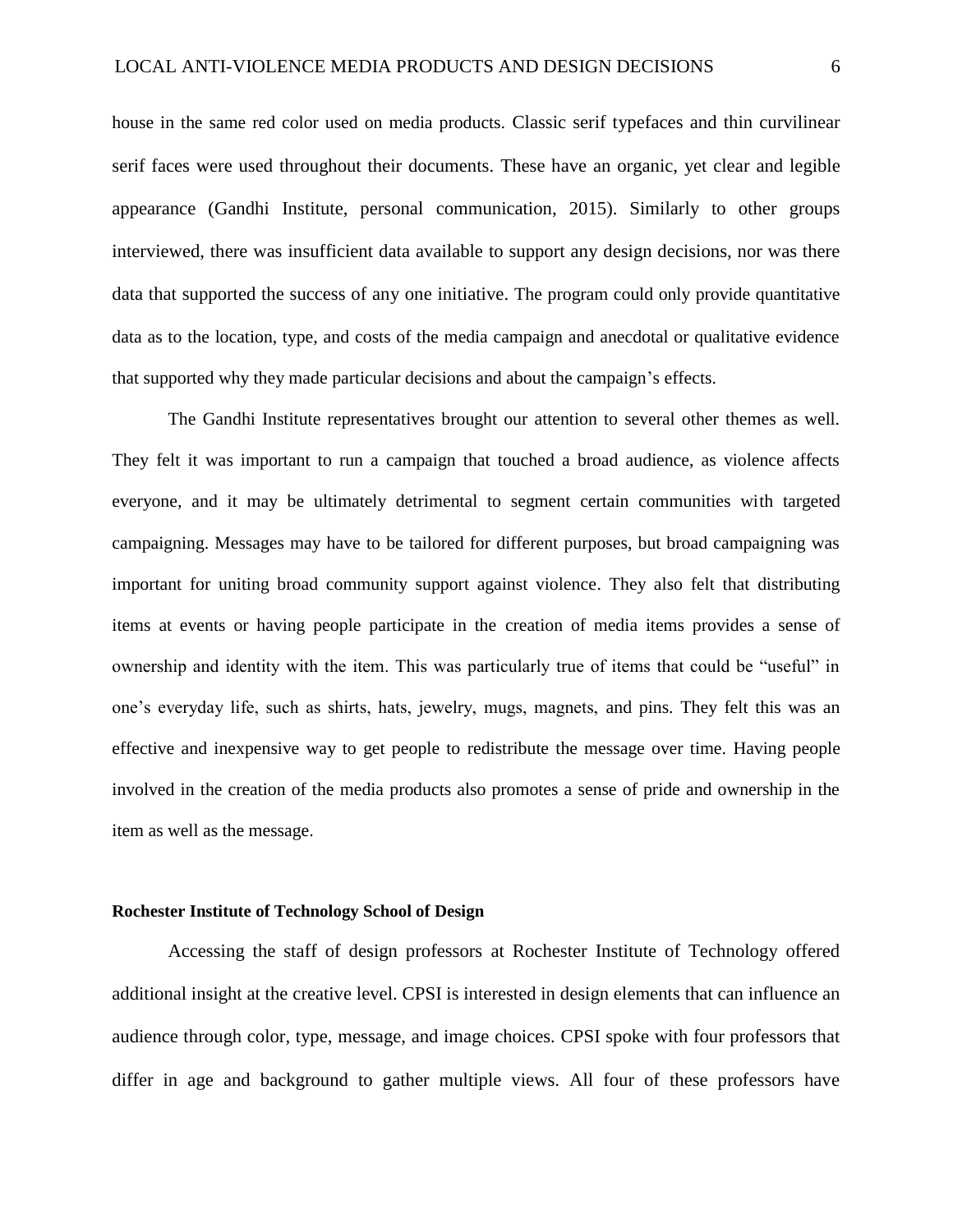experience creating media products for various social causes. Some examples of these campaigns addressed voter education, smoking awareness, opposition to the development of green spaces, sustainability promotion (such as waste management and public health), LGBT awareness, and the promotion of music programs in local schools.

In only a very few cases was there data to support the success of these campaigns. In the case of the anti-smoking media campaign, an impact assessment was conducted to gather data, but the results of the assessment were not available for review (RIT-CIAS, personal communication 2/26/2015). In the example of local opposition to the development of green space, the success of the campaign was measured in support for the cause that ultimately ended in a vetoing of the development proposal (RIT-CIAS, personal communication, 2/26/2015). Aside from those particular instances, there was no data of any kind to measure the success of the campaigns or any systematic design decisions that were made.

Regardless of this lack of empirical data, each professor had different responses to our series of questions. Some related their knowledge to CPSI's initiative, and others provided a general analysis of the design fundamentals. In each case, the interviewee stressed the value of tangible materials that could be consumed and re-consumed repeatedly. More importantly, there is a relationship that should be established with the audience during the media consumption process that adds credibility to the campaign and value to the media product. The design professionals' insights are grouped by themes below.

## **Colors**

Colors have a subconscious effect on the viewer. It is well known that certain colors signal certain emotions. For example, warm colors, like red, can be associated with aggression or abrupt change. Conversely, cool colors, like blues and greens, are more calming. A suggestion was made to look at the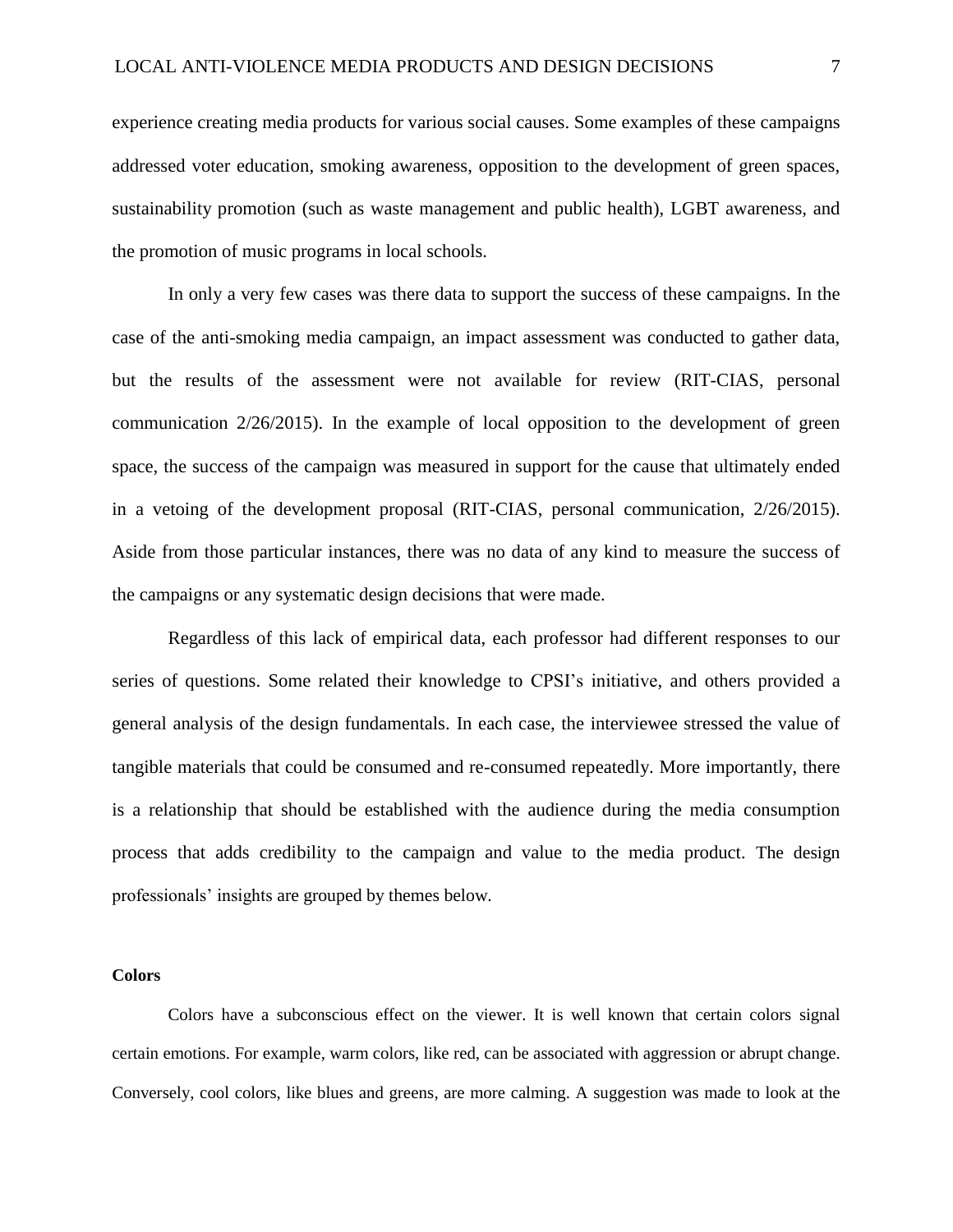interiors of prisons. The use of color in a correctional facility is a good example of a passive approach to affecting an individual's psyche (RIT-CIAS, personal communication, 2/26/2015). The colors most commonly used in correctional facilities are white, gray, and pastel shades of blue, green, and orange. These are softer muted versions of a more saturated parent color. There were some opposing opinions as well. The use of a darker color palette to reflect the seriousness of the message was suggested multiple times. It was also suggested that the color palette should reflect common themes observed in pop-culture that is associated with our target audience. In the case of the Rochester Project Safe Neighborhoods retaliatory gun dispute campaign, the audience consists of individuals between the ages of 14 and 28 with a high risk of shooting someone or being shot themselves. This group strongly associates with the hip-hop and professional athletics communities. Color choices associated with these entertainment outlets are very colorful and bold, as can be observed in graffiti, wall murals, album covers, and sports memorabilia.

# **Type**

Here again there is some separation in views concerning type or font choices. It is apparent from the media examples CPSI has taken inventory of that most type choices are not necessarily well planned. This is evident by observing the multitude of choices made and the lack of consistency across many media products with the same or similar messages. One school of thought is that the use of typography should be clean, legible, and clearly displayed. This is a fundamental practice of graphic design. Graphic design is a form of visual communication. The utility of any graphic design work is the most important factor of its success. These design fundamentals, however, do not consider any particular audience. They only suggest how to communicate through text and imagery at the most general level.

Another suggestion came in the form of using a blackletter (gothic) typeface commonly seen in gang tags and associated tattooing. While this is recognizable and accepted among this audience, its association with gang imagery may cast a negative light on this type of imagery. It is important not to inadvertently glorify the topic of youth and gang violence while still attracting the target audience's attention.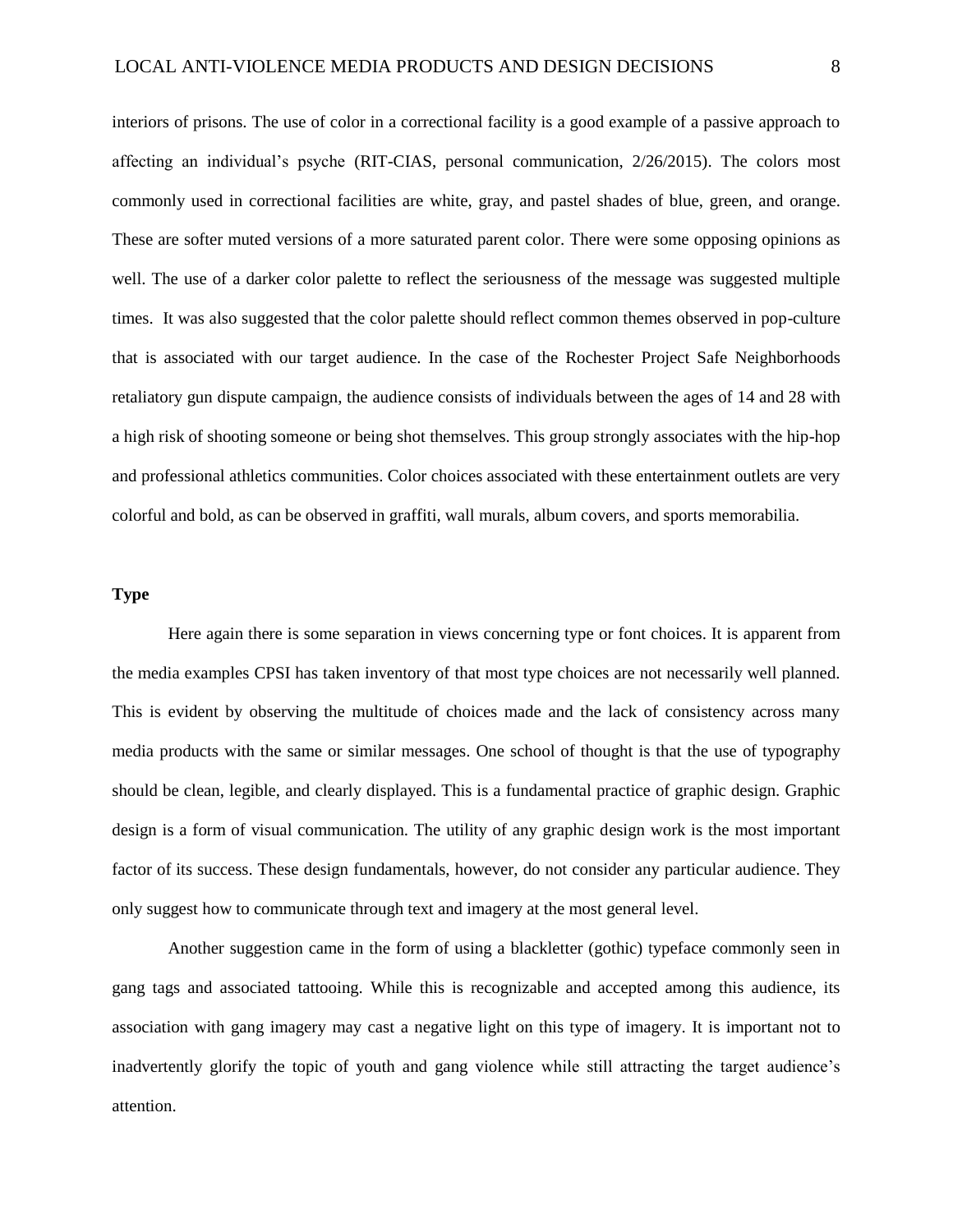## **Imagery and Message**

Again, two different paths of advisement emerged during interviews with the design professors at RIT with regards to imagery and messaging. The first suggestion was to follow the "rules" of graphic design. That is to say, that type, image, and message should be clearly defined, aligned rationally, and convey neutrality. Following these practices results in clean and clear messaging that can be interpreted visually. Those with opposing views feel that creating a clean professional look and feel identifies the origin of the media product as coming from a position of authority or, at the very least, coming from an outside source, thereby risking having reduced credibility with our target audience. More so, there is less likelihood that this group will absorb a message that does not appear genuine.

It was suggested there might be more success in a more progressive approach. The use of familiar urban imagery and type choices would present a message stemming from peer and community groups rather than from a position of authority. Suggestions included the use of pop-culture images reflecting music, professional sports, graffiti, and other forms of urban public art. Using colors and type choices that are familiar to our target group, without the aggressive nature that gang tags and graffiti, can illustrate a hopeful and uplifting message while reflecting the audience's daily life. It was also suggested that we approach images and messages that convey love and consistency. These are factors that may be missing in the lives of young inner city impoverished individuals. In addition to love and consistency, the message of choice is important. Illustrating and placing value on alternatives to street life will motivate individuals who are seeking an alternative to using gun violence. With the addition of positive community images, such as, churches, recreational centers, and community functions, we can construct a powerful image of hope and change.

## **Summary**

Our preliminary conclusions indicate that creating a behavior-change media campaign to address retaliatory gun-involved disputes must involve non-traditional mediums and dispersion tactics in order to reach the very small number of individuals who are likely to be involved in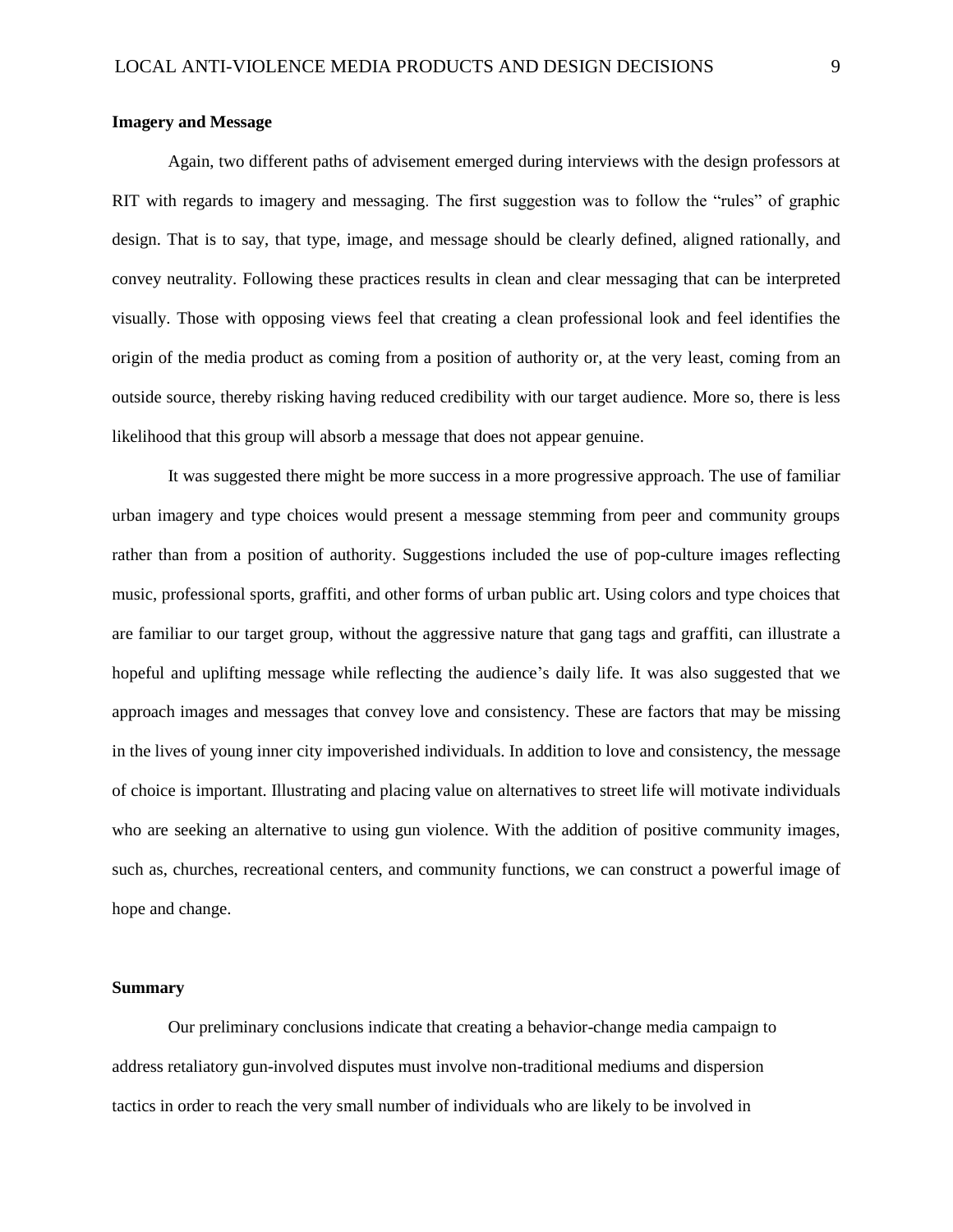## LOCAL ANTI-VIOLENCE MEDIA PRODUCTS AND DESIGN DECISIONS 10

gun-related disputes. Typical mass-media outlets such as television and radio may be effective for raising awareness of gun violence among the general community, but it is not likely to be cost-effective at bringing about behavior change within our target population. A campaign should also aim to reach those people who directly know violence-involved individuals, as they can provide resources and referrals to those at direct risk.

Those we interviewed felt that the target audience would be best reached with honest messages of alternatives to gun violence and hope, and such messages would be enhanced if the person receiving the message felt a personal connection and sense of credibility with the person or agency delivering the message. In past campaigns, printed media such as pamphlets and information cards were the most common and cost-effective means of relaying a message, and "useful" items that conveyed the message of non-violence were also very popular, such as tshirts, mugs, magnets, hats, and jewelry. Integration with pop culture was also believed to be very important, especially in terms of music, targeted radio spots, and the use of social media (especially videos).

It is important to note that the Project Safe Neighborhoods media campaign specifically aims to reduce the use of guns to resolve conflicts, especially of a retaliatory nature. The campaign is not meant to change high-risk individuals' entire lives (such as desisting entirely from gangs), but it rather focuses on the immediate decision to use guns. This targeted message reflects the reality of high-risk individuals who may not be able to fully disengage from a street life but who may be able to choose not to use guns.

Besides the broad-focus Gandhi Institute non-violence campaign several years ago, Rochester has seen very little coordinated effort in messaging to discourage the use of retaliatory gun violence. However, developing such a targeted, effective, and sustainable campaign poses many obstacles, not the least of which being that a message must be accompanied by services that provides actual alternatives to gun violence. Measuring the effect of media campaign poses additional challenges, with only focus groups and impact assessments being suggested as